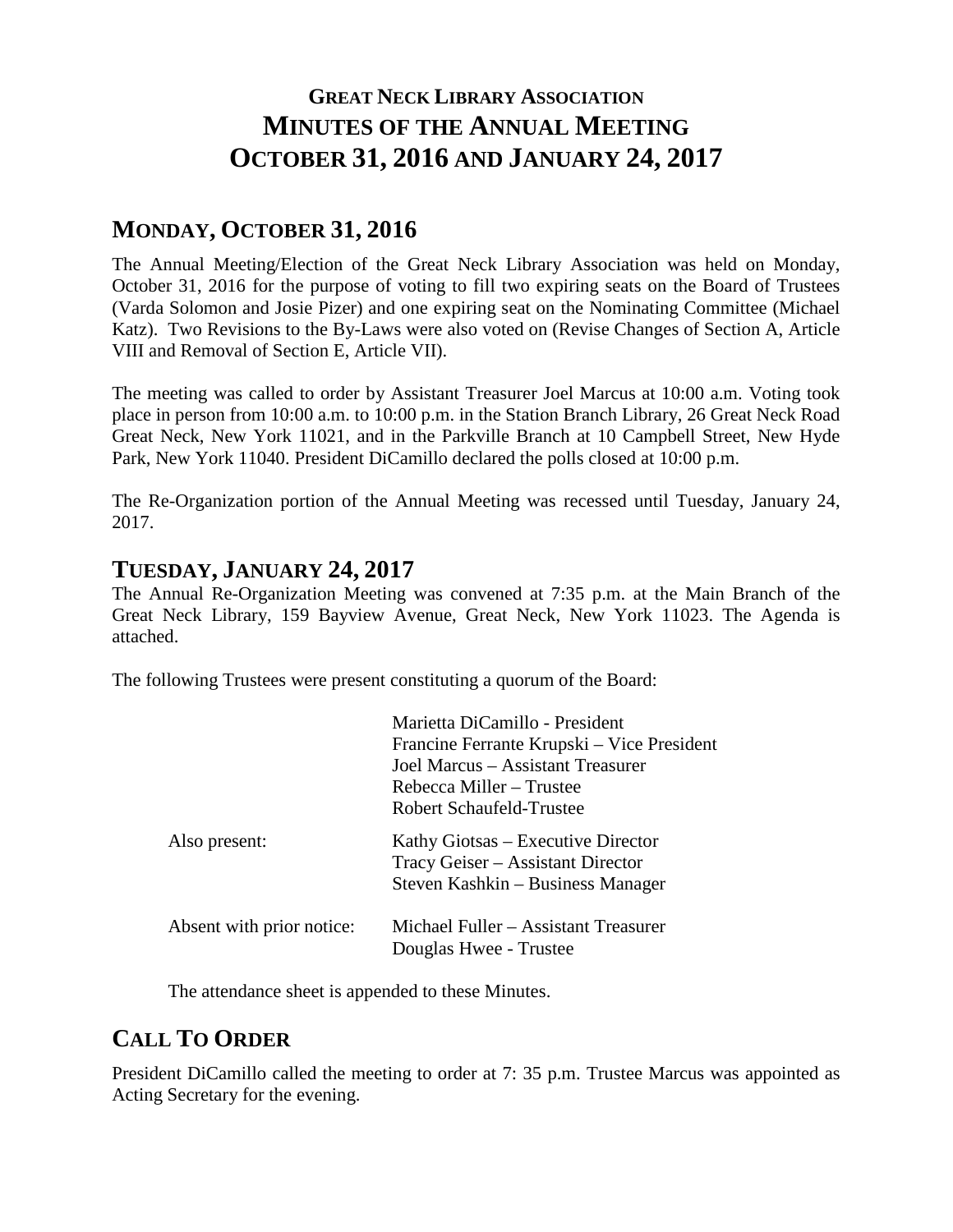# **WELCOMING REMARKS BY PRESIDENT**

President DiCamillo welcomed all in attendance. She read the following statement aloud:

*Good evening and thank you for attending our annual re-organization meeting. A formal welcome to our new Trustees, Rebecca Miller and Doug Hwee, I look forward to working with you both. Unfortunately, Doug is not here this evening due to a prior commitment.* 

 $\_$  ,  $\_$  ,  $\_$  ,  $\_$  ,  $\_$  ,  $\_$  ,  $\_$  ,  $\_$  ,  $\_$  ,  $\_$  ,  $\_$  ,  $\_$  ,  $\_$  ,  $\_$  ,  $\_$  ,  $\_$  ,  $\_$  ,  $\_$  ,  $\_$  ,  $\_$  ,  $\_$  ,  $\_$  ,  $\_$  ,  $\_$  ,  $\_$  ,  $\_$  ,  $\_$  ,  $\_$  ,  $\_$  ,  $\_$  ,  $\_$  ,  $\_$  ,  $\_$  ,  $\_$  ,  $\_$  ,  $\_$  ,  $\_$  ,

*This evening presents an opportune time to identify some items that Trustees must be made aware of. I ask our Trustees (both new and tenured) to review and become familiar with the Great Neck Library's Bylaws, the NYS Open Meetings Law, the NYS Public Officer's Law and our internal policy manual. Though many other rules are in these documents, I specifically ask you pay careful attention to guidelines surrounding direct staff to Trustee interaction, attendance at committee and board meetings, rules governing committee meetings and the use of email / texting for library board business.* 

*As we reorganize the board this evening – electing our 2017 slate of officers, we must make following proper and lawful procedures our number one priority.*

*As 2017 marks the first official orientation for the Nominating Committee we must do the same for Trustee development and education. In the interim, I encourage all Trustees to read and become familiar with our Bylaws, NYS Open Meetings Law, NYS Public Officers Law and our policy manual. Together these documents regulate lawful business practices for the all activities of the Board of Trustees.* 

*This year, like every other, we have a large agenda, and I look forward to working with you all again.* 

## **MINUTES**

#### **Upon motion by Joel Marcus, seconded by Robert Schaufeld, and after discussion, it was,**

**RESOLVED**, that the Board of Trustees of the Great Neck Library approve the Minutes of the October 26, 2015, Annual Meeting/Election and January 19, 2016, Annual Re-Organization Meeting, as presented.

**VOTE:** Yes 5 (DiCamillo, Ferrante Krupski, Miller, Marcus, Schaufeld) MOTION CARRIED UNANIMOUSLY

## **REPORTS**

Reports from the President, Treasurer, Assistant Director and the Executive Library Director are in the Annual Report which is attached to these Minutes.

# **PRESENTATION TO RETIRING MEMBERS OF THE NOMINATING COMMITTEE**

On behalf of the Board, President DiCamillo thanked Michael Katz, Ian Lustbader, Frank Choo and Khosrow Namdar (not present) for their contributions to the Nominating Committee. Those in attendance were presented Certificates of Appreciation which read as follows: *In appreciation of your diligent and dedicated service to the Great Neck Library, your leadership role in the community, your integrity, and your professional manner.*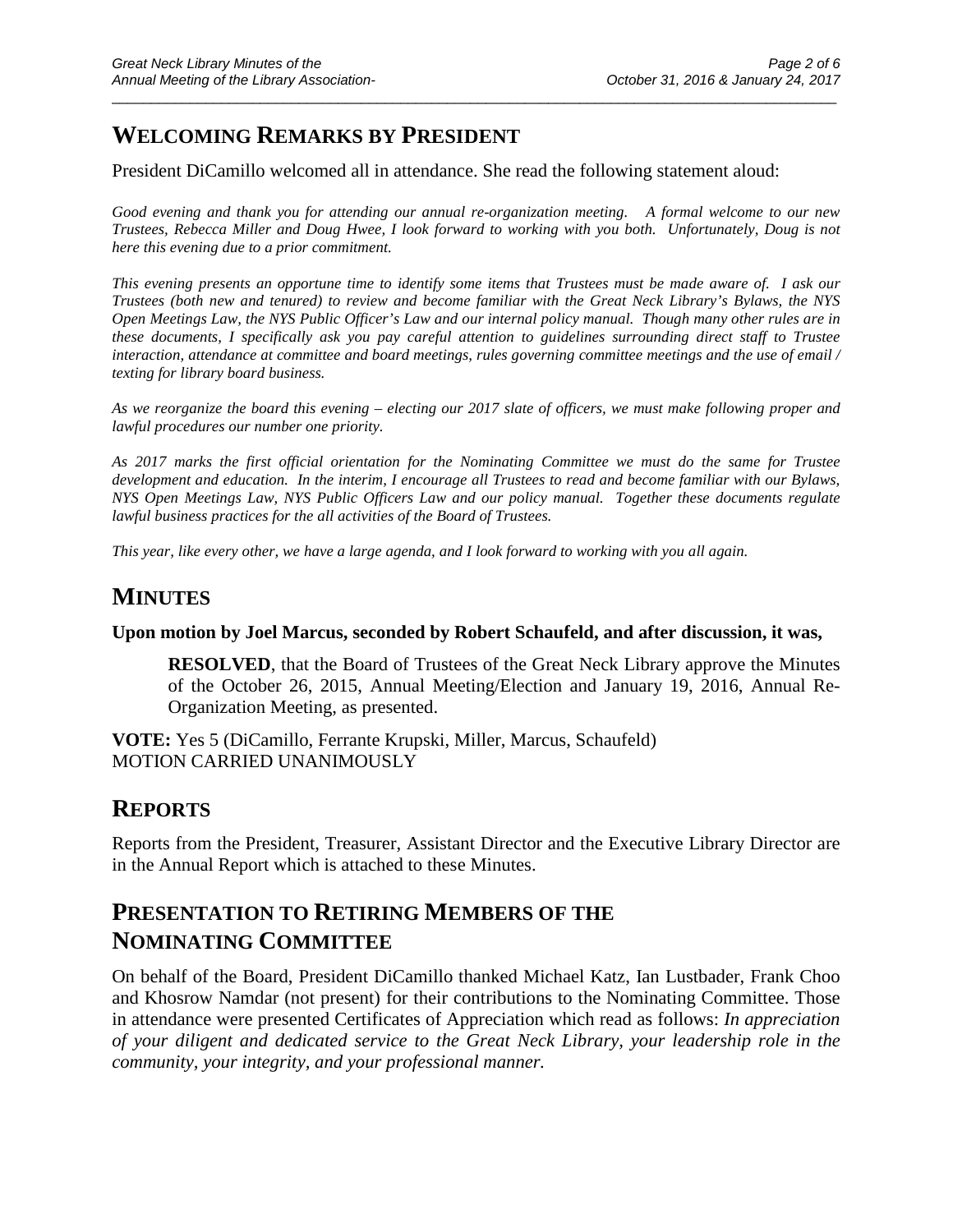## **NEW BUSINESS**

### **(a) ELECTION OF OFFICERS**

#### President

Francine Ferrante Krupski nominated Robert Schaufeld. There were no other nominations. *Robert Schaufeld was unanimously elected President.*

 $\_$  ,  $\_$  ,  $\_$  ,  $\_$  ,  $\_$  ,  $\_$  ,  $\_$  ,  $\_$  ,  $\_$  ,  $\_$  ,  $\_$  ,  $\_$  ,  $\_$  ,  $\_$  ,  $\_$  ,  $\_$  ,  $\_$  ,  $\_$  ,  $\_$  ,  $\_$  ,  $\_$  ,  $\_$  ,  $\_$  ,  $\_$  ,  $\_$  ,  $\_$  ,  $\_$  ,  $\_$  ,  $\_$  ,  $\_$  ,  $\_$  ,  $\_$  ,  $\_$  ,  $\_$  ,  $\_$  ,  $\_$  ,  $\_$  ,

### Vice President

Marietta DiCamillo nominated Joel Marcus. No other nominations were received. *Joel Marcus was unanimously elected Vice President.*

#### **Secretary**

Marietta DiCamillo nominated Michael Fuller. There were no other nominations. *Michael Fuller was unanimously elected Secretary.*

#### Treasurer

Joel Marcus nominated Marietta DiCamillo. There were no other nominations. *Marietta DiCamillo was unanimously elected Treasurer*.

#### Assistant Treasurer

Marietta DiCamillo nominated Francine Ferrante Krupski. There were no other nominations. *Francine Ferrante Krupski was unanimously elected Assistant Treasurer.*

#### Assistant Treasurer

Marietta DiCamillo nominated Rebecca Miller. There were no other nominations. *Rebecca Miller was unanimously elected Assistant Treasurer.*

#### President Schaufeld then read the following statement aloud:

For most people in this community Marietta DiCamillo is synonymous with President of the Great Neck Library. It has been my privilege to work and learn under her direction these last two years. Remarkable is as remarkable does and Marietta has done the impossible. Without her focus and determination we would not be sitting in this beautiful new library. Every step of the way she nurtured this project with the utmost care to insure that nothing was overlooked. When problems arose, they were dealt with swiftly and solutions were enacted expeditiously. Marietta's dedication has inspired this Board to be extremely productive through cooperation and team work. We are all fortunate that she continues to serve on this Board.

I truly appreciate the opportunity to follow in the footsteps of Marietta. Under her leadership we have accomplished great things. She has set the benchmark for excellence and has established a set of goals within our grasp to achieve. Our community has very high expectations for its library system and this Board will try its utmost to insure that we do not disappoint you. Stay tuned and stay involved as we roll out new and exciting programming, and fill the shelves with music, movies and books for all interests. Finally, the landscaping and the Ann Hyde Memorial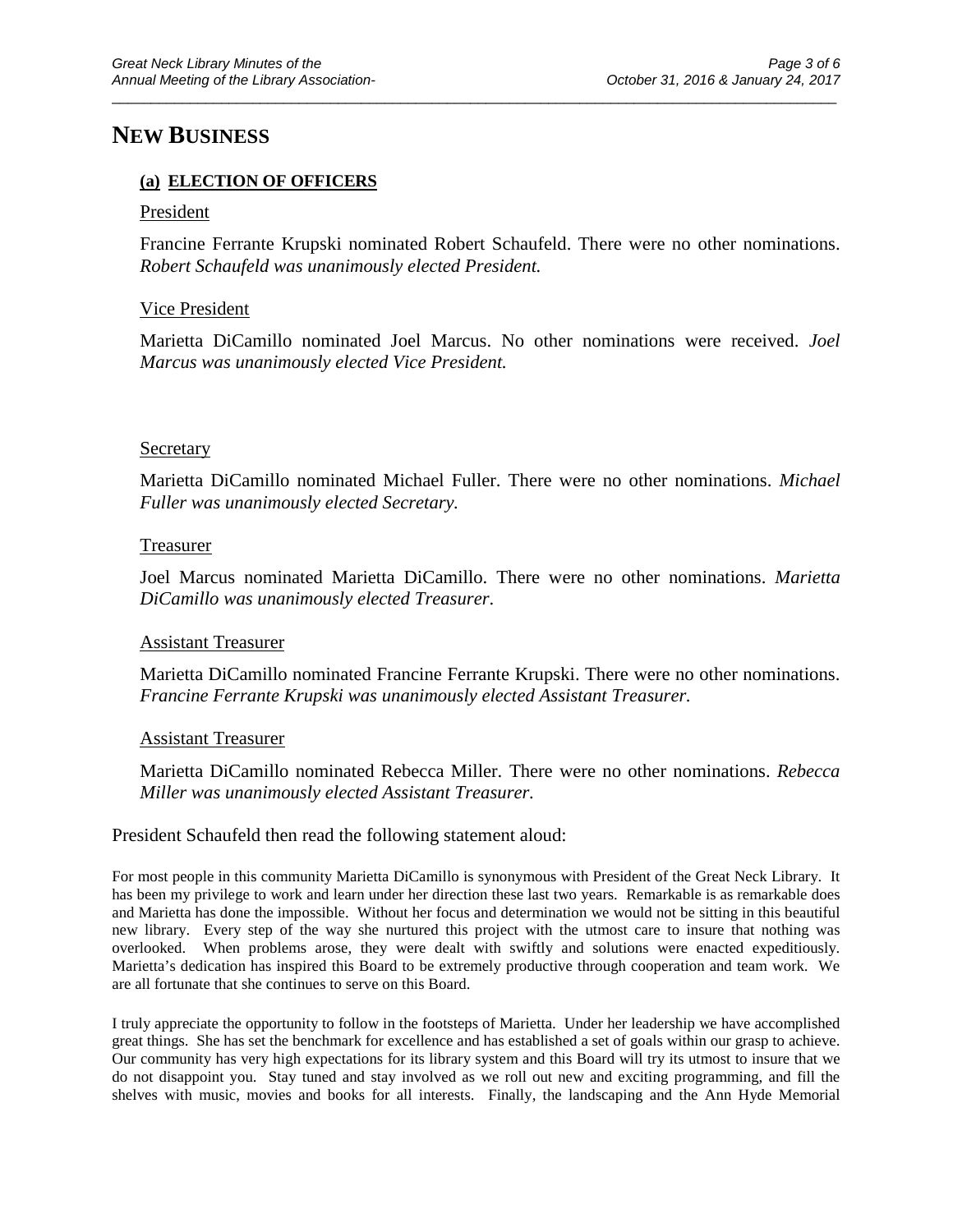Children's Garden will beautify the Main Library campus and provide amazing entertainment, recreational and educational resources for our patrons.

 $\_$  ,  $\_$  ,  $\_$  ,  $\_$  ,  $\_$  ,  $\_$  ,  $\_$  ,  $\_$  ,  $\_$  ,  $\_$  ,  $\_$  ,  $\_$  ,  $\_$  ,  $\_$  ,  $\_$  ,  $\_$  ,  $\_$  ,  $\_$  ,  $\_$  ,  $\_$  ,  $\_$  ,  $\_$  ,  $\_$  ,  $\_$  ,  $\_$  ,  $\_$  ,  $\_$  ,  $\_$  ,  $\_$  ,  $\_$  ,  $\_$  ,  $\_$  ,  $\_$  ,  $\_$  ,  $\_$  ,  $\_$  ,  $\_$  ,

Marietta DiCamillo was then presented with flowers and a Certificate of Appreciation.

## **(b) 2017/2018 BOARD MEETING DATES**

### **Upon motion by Joel Marcus seconded by Marietta DiCamillo, and after discussion, it was,**

**RESOLVED**, that the Board of Trustees of the Great Neck Library accept the calendar of Board of Trustees meetings for 2017/2018 [below].

*2017* February 28 - Main March 7 (Budget Workshop)- Main March 13 (Monday) (Budget Workshop) - Main March 21 - Station April 4 (Budget Hearing & Adoption) – Main April 25 - Main May 15 (Monday) – Lakeville June 20 – Main September 12– Main October 24 – Parkville October 30 (Monday) Annual Meeting/Election 10:00 a.m. - 10:00 p.m. – Main & Parkville November 14 – Main December 20 – Main

*2018* January 16 – Main January 30 – Annual Re-Organization Meeting - Main

**VOTE:** Yes 5 (Schaufeld, Marcus, DiCamillo, Ferrante Krupski, Miller) MOTION CARRIED UNANIMOUSLY

### **The following dates were also set for Special Board meetings over the summer if needed:**

July 25 – Station August 22 – Parkville

## **(c) BOARD COMMITTEE ASSIGNMENTS**

President Schaufeld announced that in order to finalize the business of the Landscaping Committee, it will be necessary to hold one more meeting which will be held on February  $9<sup>th</sup>$  at 7:30 pm. He appointed Joel Marcus to fill the position held by Josie Pizer and Michael Fuller as proxy for Francine Ferrante Krupski for this meeting.

2017 Committee Assignments:

| <b>LONG RANGE PLANNING</b><br><b>BRANCH</b><br>POLICY & BYLAWS |  |  |
|----------------------------------------------------------------|--|--|
|                                                                |  |  |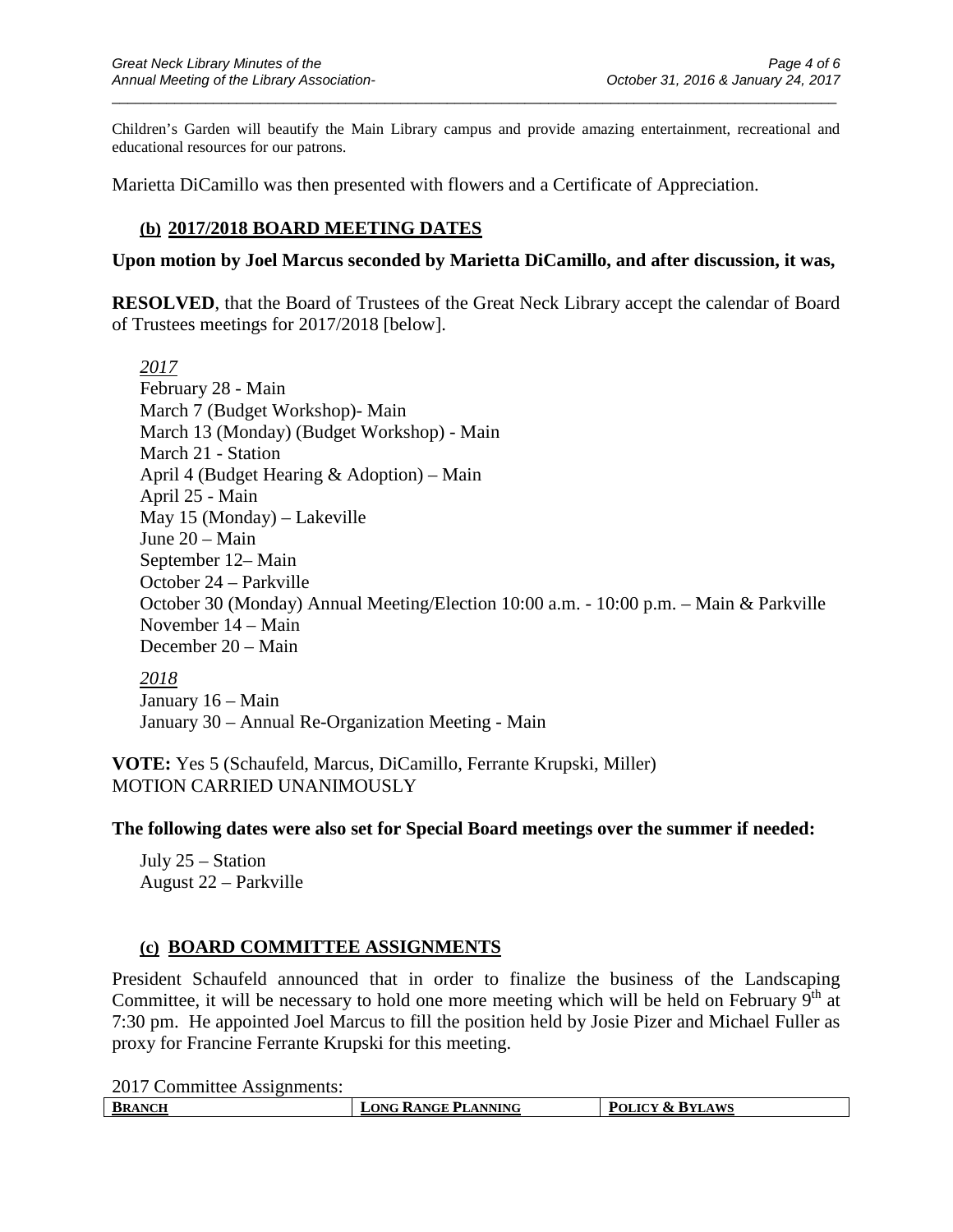| Marietta DiCamillo            | Michael Fuller                         | Marietta DiCamillo               |
|-------------------------------|----------------------------------------|----------------------------------|
| Michael Fuller [C]            | Joel Marcus [C]                        | Francine Ferrante Krupski        |
| Douglas Hwee                  | Rebecca Miller                         | Joel Marcus [C]                  |
| Robert Schaufeld              | Robert Schaufeld                       | Robert Schaufeld                 |
| <b>Kathy Giotsas</b>          | <b>Kathy Giotsas</b>                   | Steven Kashkin                   |
| <b>Tracy Geiser</b>           | Donna Litke                            | <b>Kathy Giotsas</b>             |
| <b>Justin Crossfox</b>        | Adam Hinz                              | <b>Tracy Geiser</b>              |
| Kathleen Cotter               | <b>Tracy Geiser</b>                    |                                  |
| Lakeville Branch              | Steven Kashkin                         |                                  |
| Charles Wohlgemuth            | <b>Adult Service Coordinator</b>       |                                  |
|                               | <b>Technology Services Coordinator</b> |                                  |
|                               |                                        |                                  |
|                               |                                        |                                  |
| <b>FINANCE</b>                | <b>MAIN BUILDING</b>                   | <b>PROGRAMMING</b>               |
| Marietta DiCamillo [C]        | Marietta DiCamillo                     | Francine Ferrante Krupski [C]    |
| Francine Ferrante Krupski     | Michael Fuller                         | Douglas Hwee                     |
| Rebecca Miller                | <b>Joel Marcus</b>                     | <b>Joel Marcus</b>               |
| Robert Schaufeld              | Robert Schaufeld [C]                   | Robert Schaufeld                 |
| Steven Kashkin                | <b>Kathy Giotsas</b>                   | Donna Litke                      |
| <b>Kathy Giotsas</b>          | <b>Tracy Geiser</b>                    | <b>Adult Service Coordinator</b> |
| <b>Tracy Geiser</b>           | Steven Kashkin                         | <b>Kathy Giotsas</b>             |
|                               | Charles Wohlgemuth                     | Adam Hinz                        |
|                               | <b>Holly Coscetta</b>                  | <b>Tracy Geiser</b>              |
|                               | Marianna Wohlgemuth                    |                                  |
|                               | Leslie Kahn                            |                                  |
|                               |                                        |                                  |
|                               |                                        |                                  |
| FUNDRAISING                   | <b>PERSONNEL</b>                       |                                  |
| Marietta DiCamillo            | Marietta DiCamillo [C]                 |                                  |
| Michael Fuller                | Michael Fuller                         |                                  |
| Francine Ferrante Krupski [C] | Francine Ferrante Krupski              |                                  |
| Douglas Hwee                  | Robert Schaufeld                       |                                  |
| <b>Joel Marcus</b>            | <b>Kathy Giotsas</b>                   |                                  |
| Rebecca Miller                | <b>Tracy Geiser</b>                    |                                  |
| Robert Schaufeld              |                                        |                                  |
| <b>Kathy Giotsas</b>          |                                        |                                  |
| <b>Tracy Geiser</b>           |                                        |                                  |
| <b>Steven Kashkin</b>         |                                        |                                  |
| Donna Litke                   |                                        |                                  |
| <b>Holly Coscetta</b>         |                                        |                                  |
|                               |                                        |                                  |
|                               |                                        |                                  |
|                               |                                        |                                  |

 $\_$  ,  $\_$  ,  $\_$  ,  $\_$  ,  $\_$  ,  $\_$  ,  $\_$  ,  $\_$  ,  $\_$  ,  $\_$  ,  $\_$  ,  $\_$  ,  $\_$  ,  $\_$  ,  $\_$  ,  $\_$  ,  $\_$  ,  $\_$  ,  $\_$  ,  $\_$  ,  $\_$  ,  $\_$  ,  $\_$  ,  $\_$  ,  $\_$  ,  $\_$  ,  $\_$  ,  $\_$  ,  $\_$  ,  $\_$  ,  $\_$  ,  $\_$  ,  $\_$  ,  $\_$  ,  $\_$  ,  $\_$  ,  $\_$  ,

# **OPEN TIME**

Howard Esterces: Nominating Committee

Robert Schaufeld: Ann Hyde Childrens Garden

Naomi Penner: Thank you Board of Trustees

Karen Rubin: Board Meeting Locations